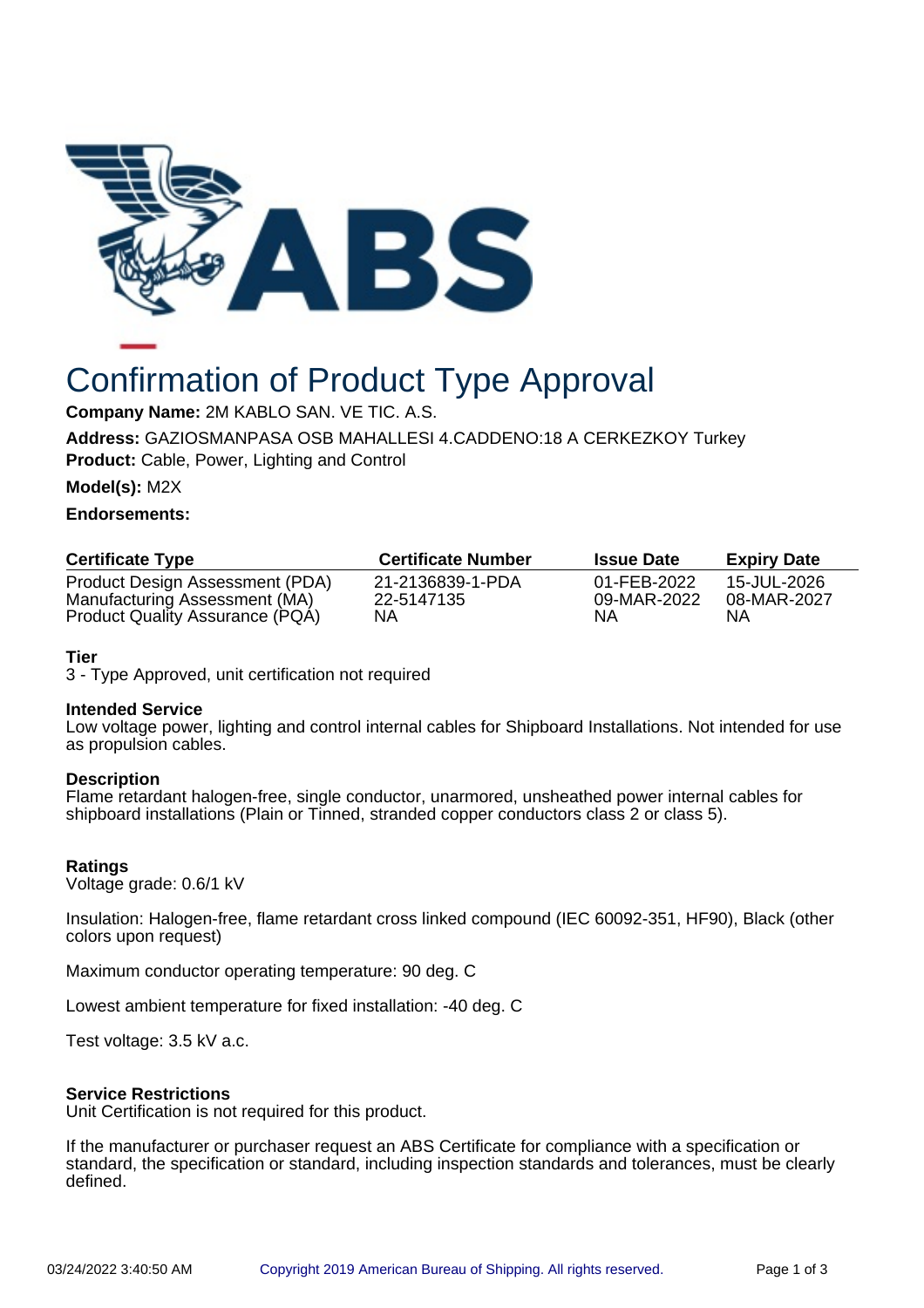## **Comments**

1. The installation of single conductor cables are to be in accordance to 4-8-4/21.7 of Marine Vessel Rules 2021.

2. The following cable markings are to be provided in accordance with IEC 60092-353:

- Indication of origin (manufacturer's name or trade mark) and rated voltage (Uo/ U) and construction (number of cores and cross sectional area of the conductor).

3. The Manufacturer has provided a declaration about the control of, or the lack of Asbestos in this product.

## **Notes, Drawings and Documentation**

Drawing No. 0340-1-22, M2X Cable Data Sheet, Revision: -, Pages: -

-------------------------Revalidation 2021---------------------------------------------------------

Drawing No. Test Report 2M Kablo - IS3059526, 04.02.2016\_Revision: -, Pages: -

Drawing No. TSE Lab Test Report\_PRD00074789 M2X 06\_kV 1x150, Ozone Resistance\_09.04.2016, Revision: -, Pages: -

Drawing No. TSE Lab Test Report - PRD00074789 \_IEC 60754-1/2, 04.02.2016, Revision: -, Pages: -

Drawing No. TSE Lab Test Report - PRD00074789 \_IEC 60684-2, 08.03.2016, Revision: -, Pages: -

Drawing No. Zwick Roell Test Report, IEC60811-501, 21.01.2016\_Revision: -, Pages: -

Drawing No. Correspondence, PDA request form 16-GD1567285-PDA revalidation, Revision: -,

## **Term of Validity**

This Product Design Assessment (PDA) Certificate remains valid until 15/Jul/2026 or until the Rules and/or Standards used in the assessment are revised or until there is a design modification warranting design reassessment (whichever occurs first).

Acceptance of product is limited to the "Intended Service" details prescribed in the certificate and as per applicable Rules and Standards.

This Certificate is valid for installation of the listed product on ABS units which exist or are under contract for construction on or previous to the effective date of the ABS Rules and standards applied at the time of PDA issuance. Use of the Product for non-ABS units is subject to agreement between the manufacturer and intended client.

## **ABS Rules**

Rules for Conditions of Classification (2022): 1-1-4/7.7, 1-1-A3, 1-1-A4, which covers the following: Rules for Building and Classing Marine Vessel Rules (2022): 4-8-3/9

Rules for Conditions of Classification - Offshore Units and Structures (2022):1-1-4/9.7, 1-1-A2, 1-1-A3, which covers the following:

Rules for Building and Classing Mobile Offshore Units (2022): 4-3-4/7

Rules for Building and Classing Facilities on Offshore Installations (2022): 3-6/13

Rules for Conditions of Classifications - High-Speed Craft (2022): 1-1-4/11.9, 1-1-A2, 1-1-A3, which covers the following:

Rules for Building and Classing High-Speed Craft (2022): 4-6-4/13.1

Rules for Building and Classing Steel Barges (2022): 4-1-3/9.1

## **International Standards**